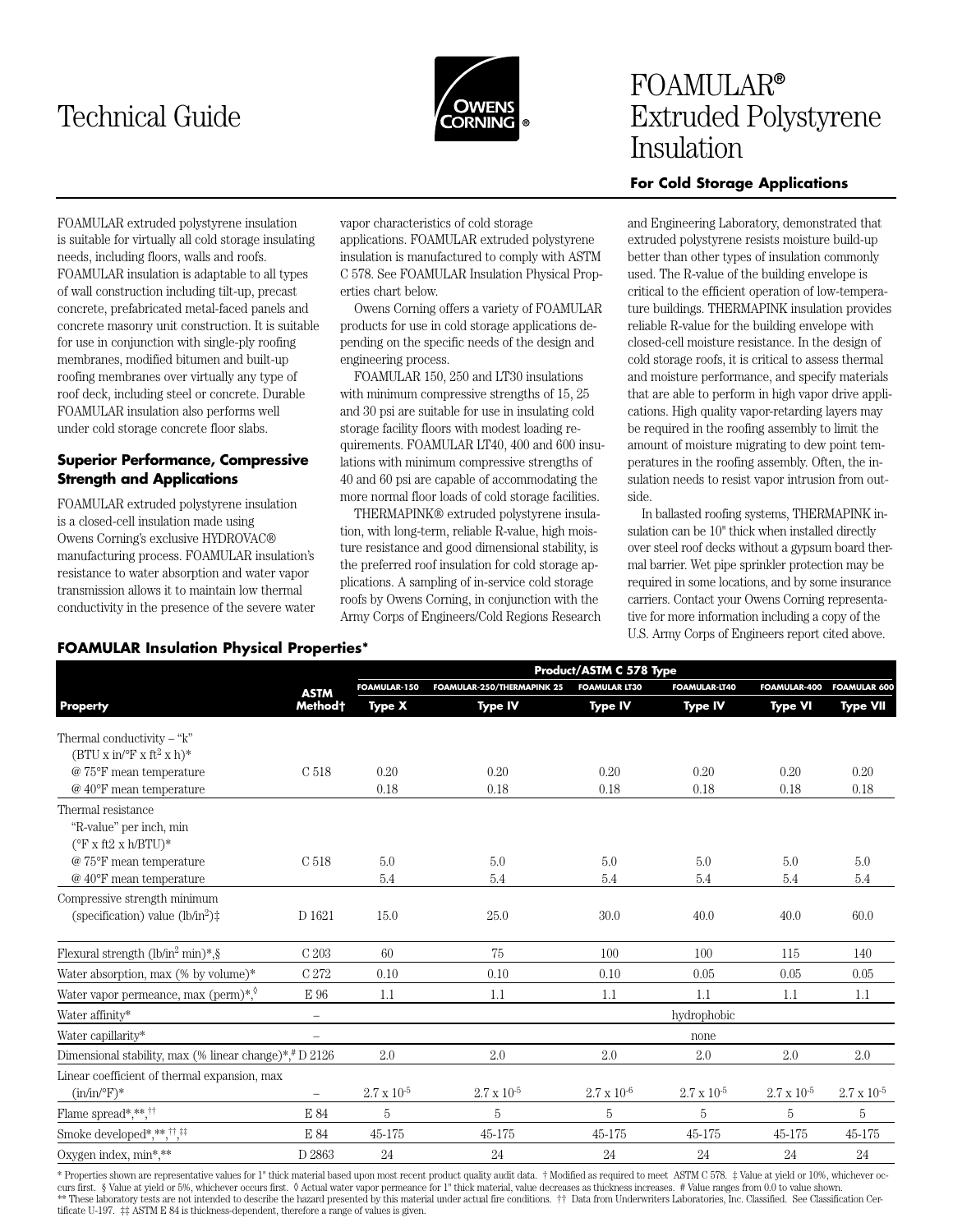#### **Excellent Resistance to Freeze/Thaw Cycling**

FOAMULAR extruded polystyrene insulation has been tested for its ability to retain critical structural properties in a severe freeze/thaw environment. It has been demonstrated that FOAMULAR insulation retains its load carrying ability (minimum compressive resistance) after 1,000 freeze/thaw cycles. (See Table 1.)

# **Recommended FOAMULAR Insulation Thicknesses for Cold Storage Applications**

The selection of insulation thickness is based upon variable design factors, such as:

- Cold storage inside temperature
- Outside maximum temperature
- Cooling equipment capacity, which is based on:
	- Mechanical efficiency
	- Design heat flow rate
	- Commodity being cold-stored
	- Air infiltration rates

# **Determining Thickness**

Thickness of insulation, which determines heat flow rate, can be determined using the FOAMULAR Insulation Thickness graph to the right and the temperatures found in the Summer Design Temperatures for Selected U.S. Cities chart below.

#### **Summer Design Temperatures for Selected U.S. Cities**

| City        | <b>Median of Maximum</b><br><b>Annual Temperature (°F)</b> |
|-------------|------------------------------------------------------------|
| Atlanta     | 96                                                         |
| Boston      | 96                                                         |
| Charlotte   | 98                                                         |
| Chicago     | 96                                                         |
| Cleveland   | 95                                                         |
| Houston     | 99                                                         |
| Los Angeles | 98                                                         |
| Memphis     | 98                                                         |
| Miami       | 93                                                         |
| Minneapolis | 97                                                         |
| New York    | 95                                                         |
| Omaha       | 100                                                        |
| Phoenix     | 113                                                        |
| Portland    | 98                                                         |
| St. Louis   | 99                                                         |
|             |                                                            |

Note: Design temperatures taken from the 1989 ASHRAE

#### **Table 1**

| <b>Retention of Compressive Strengths (PSI)</b> | <b>FOAMULAR 250</b> | <b>FOAMULAR 400</b> |
|-------------------------------------------------|---------------------|---------------------|
| Minimum specifications                          | 25.0                | 40.0                |
| Initial Actual                                  | 32.2                | 52.0                |
| After 1,000 freeze/thaw cycles*                 | 29.6                | 52.0                |

\* ASTM C 666 Procedure A: Freeze/thaw cycles alternated with the test specimen totally submerged in water and exposed to freezing temperatures.

#### **FOAMULAR Insulation Thickness Graph**



#### **T t Diff ti l (oF) Temperature Differential (**º**F) (Difference in maximum outside temperature versus inside operating temperature)**

1) Heat Flow Rate (HFR) = "C" x temperature differential. 2) HFR impacts necessary refrigeration equipment size, efficiency and energy usage, (i.e., cost). Lower HFR is better but must balance against cost of insulation and total construction cost. 3) "C" is for insulation only. 4) Final estimates of HFR must be based on "U" of total construction assembly. 5) FOAMULAR R = 5.4/in @ 40ºF mean.

|               | ßШ   | ÆΨ   | 5"   | 6"   | 8"   | 10"  | 12"  | 24"   |
|---------------|------|------|------|------|------|------|------|-------|
| R             | 16.2 | 21.6 | 27.0 | 32.4 | 43.2 | 54.0 | 64.8 | 129.6 |
| $\mathcal{C}$ | 062  | .046 | .037 | .031 | .023 | .019 | .015 | .008  |

#### **To determine thickness:**

- 1. Determine the appropriate temperature differential by subtracting the inside operating temperature from the maximum outside temperature. (See the Summer Design Temperatures for Selected U.S. Cities chart.) The project designer must specify inside operating temperatures.
- 2. The designer must specify the optimum heat flow rate for the project – often in the range of 2 to 4 BTU/hr/sq ft.
- 3. Locate the point on the FOAMULAR Insulation Thickness graph where the HFR and the temperature differential lines intersect and compare to the diagonal lines. These indicate the thickness of FOAMULAR extruded polystyrene insulation required to provide the specific HFR at the given temperature differential.

#### **Example:**

A cold storage facility in Cleveland, OH, intends to operate with an inside temperature of 20°F and with a design heat flow rate of 2.0 BTU/hr/sq ft.

- 95°F 20°F = 75°F (temperature differential)
- From the graph, FOAMULAR insulation thickness of 7.0" is needed.

#### **Heat Flow Rate (HFR) has been detemined using the following formula:**

#### **HFR = C x Temperature Differential**

- $\bullet$  C = reciprocal of total R for a given thickness of FOAMULAR insulation.
- Temperature Differential = outside maximum temp. – inside operating temp.
- HFR is in BTU/hr/sq ft.
- The R-value for FOAMULAR insulation at 40°F mean temp., 5.4/inch, was used.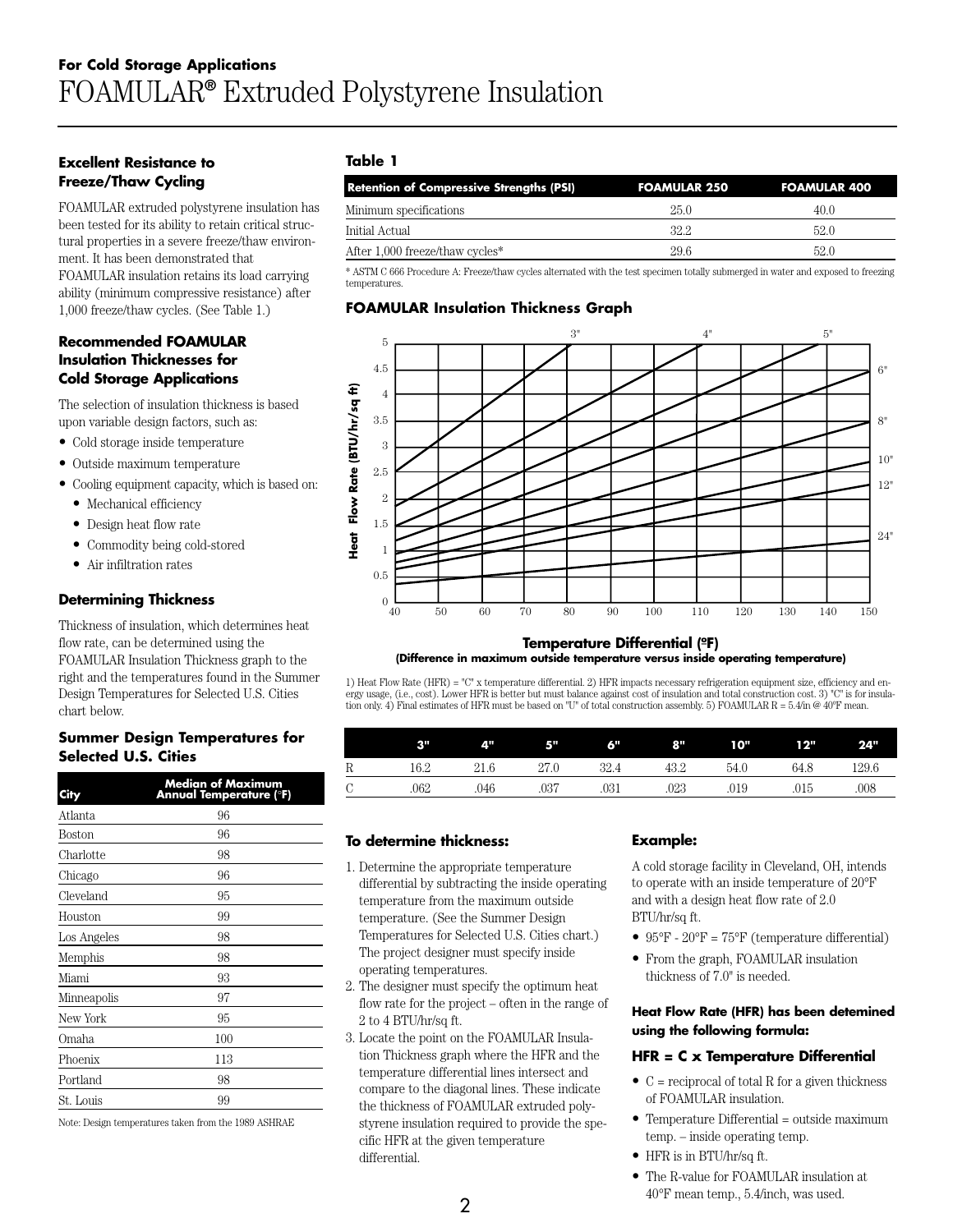# **Design of Concrete Slabs on Grade Supported by FOAMULAR Insulation**

Insulated concrete slabs are common in cold storage facilities. These slabs and the layers below must be capable of supporting the live and dead loads imposed by vehicles, stationary and/or moving equipment, loaded storage racks and pedestrian traffic. FOAMULAR extruded polystyrene insulation provides support beneath insulated concrete floor slabs. The slab and supporting layers must be designed with consideration given to the rigidity of each layer. Proper design avoids excessive deflection which can result in cracking. *Note: It is recommended that final concrete slab design be specified by a professional architect or engineer.*

#### **Allowable Stress on FOAMULAR Insulation Layers**

A concrete slab must be capable of distributing loads over an area of sufficient size so that pressure on underlying layers do not exceed allowable limits. When FOAMULAR extruded polystyrene insulation is used below the slab, allowable stress limits are defined based upon a percentage of FOAMULAR insulation's minimum compressive strength as shown in Table 2.

#### **Determining Stress**

Use the following charts and formulas to determine the stress present on the concrete slab and insulation layers. To determine the stress that FOAMULAR insulation will experience, you will need to know the deflection of the concrete slab (see Concrete Slab Design Formulas) as well as the foundation modulus.

Foundation modulus is a measure of how much a substrate deflects under a given load, expressed as inches deflection per inch of thickness or "pci." The foundation modulus for various thicknesses of FOAMULAR insulation can be found in Table 3.

# **Analysis of Unreinforced Concrete Slab and FOAMULAR Insulation Foundation Interaction under a Static Point Load**

The following design examples illustrate the interrelated performance of the floor slab and its underlying insulation layers. They show that changes in one component must be examined for their impact on other components. These examples also show that the tensile strength of concrete slab is more often a limiting factor than is the compressive strength of the insulation. The explanations to the right refer to information in Table 4 on page 4.

# **Table 2**

# **FOAMULAR Insulation Recommended Stress Limits (psi)**

| <b>Recommended</b>                                |      |      |      | FOAMULAR 250 LT30 LT40 FOAMULAR 400 FOAMULAR 600 |      |
|---------------------------------------------------|------|------|------|--------------------------------------------------|------|
| Minimum compressive strength                      | 25.0 | 30 O | 40 O | 40.0                                             | 60.0 |
| Live Load $\left( <.20 \right)$ of minimum)       | 5.0  | 60   |      |                                                  | 12.0 |
| Dead Load $\left(< .33 \text{ of minimum}\right)$ |      | 10 0 | 133  | 13.3                                             | 20.0 |

#### **Table 3 FOAMULAR Insulation Foundation Modulus "K" (psi)**

|            |      | <b>Thickness</b> |      |      |      |     |
|------------|------|------------------|------|------|------|-----|
| Insulation | 1"   | 1.5"             | 2"   | 2.5" | 3"   | 4"  |
| 250        | 750  | 710              | 675  | 595  | 565  | 510 |
| LT30       | NА   | 850              | 700  | NА   | NA   | 515 |
| LT40       | NΑ   | NА               | 850  | 640  | 580  | 550 |
| 400        | 1100 | 1000             | 900  | 780  | 680  | 650 |
| 600        | 1520 | 1400             | 1275 | 1150 | 1040 | 790 |

Notes: For multiple layer insulation systems, assuming layers are identical, the foundation modulus for the system (KT) equals the foundation modulus for one (1) of the layers (K1) divided by the total number of layers (L). KT=K1/L. For insulation systems which utilize a variety of thicknesses, the system foundation modulus (KT) is determined by adding the reciprocal of the foundation modulus for the individual layers (1/K1). The total is the reciprocal value for the foundation modulus of the entire insulation system.

#### **Concrete Slab Design Formulas**

#### **• Stress Under Point Load in Field of Slab**

 $f_0 = 0.316 \frac{P}{h^2} [\log h^3 - 4 \log (\sqrt{1.6a^2 + h^2} - 0.675h) - \log k + 6.48]$ 

#### **• Deflection**

 $D =$ 

$$
\begin{array}{c}\n\text{P} \\
\hline\n8 \text{V K} \quad \frac{\text{Eh}^3}{12 (1 - \mu^2)}\n\end{array}
$$

**Nomenclature**

- Radius of load contact area (in)
- a D E Deflection (in)
- fb Modulus of Elasticity, concrete (psi) E ≈ 57,000 Fc Tensile stress, bottom of slab (psi)
- Fc
- ft Ft Concrete compressive strength min (psi)<br>Tensile stress, top of slab (psi)<br>Concrete tensile strength, allowed (psi) Ft ≈ 4.6  $\sqrt{\text{Fc}}$
- Slab thickness (in)
- h K
- L Insulation foundation modulus (pci)<br>Radius of relative stiffness (in)<br>L =  $\sqrt{\frac{4}{E}}h^3$
- P µ Load (lb) Poisson's Ratio, .20 for concrete  $12(1 - \mu^2)k$

#### **Discussion of Design Examples**

*Example 1* – The conditions listed result in a stress of 3.42 psi on the insulation layer. The stress is acceptable when related to the live or dead load recommendations for the chosen insulation. The actual stress in the concrete slab is also below that which is allowed.

*Example 2* – Changing the insulation layer from Example 1 results in reduced stress on the insulation layer. However, the increased insulation layers are prone to more deflection and are less capable of supporting the load. Therefore, deflection in the concrete slab increases, which results in a concrete stress that is too high.

*Example 3* – Increasing the thickness of the concrete slab in Example 2 reduces the concrete stress under the point load to an acceptable level. Other variable changes that reduce concrete slab tensile stress to acceptable levels include reducing load, increasing area of load contact, using a stronger concrete, adding steel reinforcements or increasing the insulation foundation modulus.

# **Estimating Stress in FOAMULAR Insulation Layer**

The stress that FOAMULAR insulation will experience under a concrete slab can be estimated by multiplying the insulation's foundation modulus (K) by the deflection of the concrete slab (D).

 $F$  (Stress)=  $K \times D$ 

Deflection of the concrete slab can be determined by using the Concrete Slab Design Formulas to the left.

*Example 4* – Changing to an insulation with a substantially greater foundation modulus and compressive strength results in a reduction in concrete tensile stress. Note that the foundation modulus in the example increased by 75% over that used in Example 2 to cause only a 7% reduction in concrete slab tensile stress. Variation of insulation foundation modulus within a small range has little impact on the final concrete slab design.

*Example 5* – Excessive stress levels in the concrete slab can also be corrected by increasing the area of load contact. Note the decrease in concrete slab tensile stress from Example 2, which results from distributing the load over a larger area.

*Example 6* – All of the previous examples focus on reducing the tensile stress in the concrete slab to an acceptable level. This example shows the effect of increasing the load to a level which places maximum allowable compressive strength on the insulation. Note the excessive tensile stress which results on the concrete slab.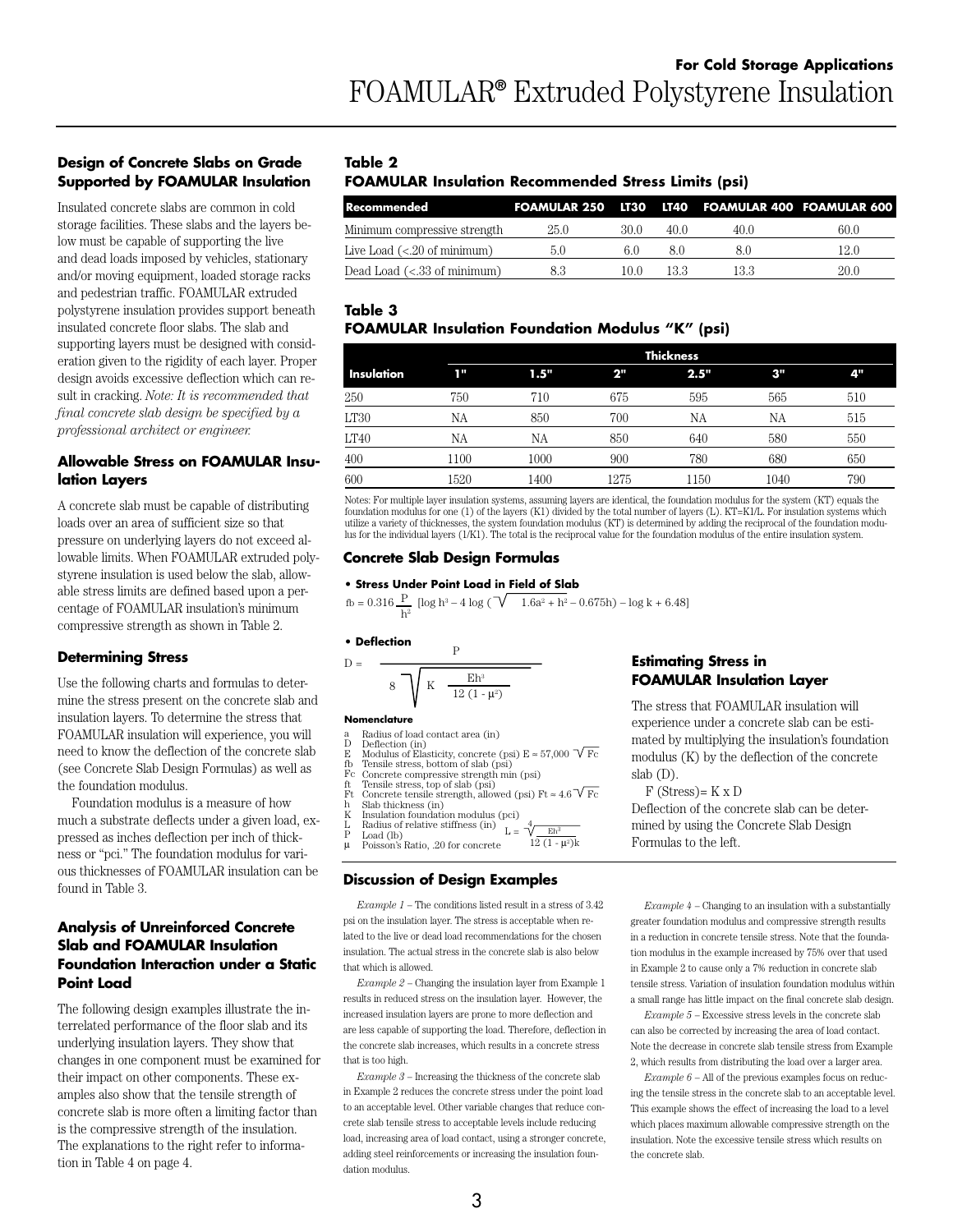#### **Table 4**

|                                             | <b>Design Examples</b> |                   |                   |                   |                   |                   |  |  |  |
|---------------------------------------------|------------------------|-------------------|-------------------|-------------------|-------------------|-------------------|--|--|--|
| <b>Variable Input</b>                       | т                      | $\mathbf{2}$      | 3                 | 4                 | 5                 | 6                 |  |  |  |
| Point load (lb)                             | 7200                   | 7200              | 7200              | 7200              | 7200              | 24600             |  |  |  |
| Radius of Contact area (in)                 | 5                      | 5                 | 5                 | 5                 | 5.75              | 5                 |  |  |  |
| Concrete Properties                         |                        |                   |                   |                   |                   |                   |  |  |  |
| Compressive Strength (min psi)              | 4000                   | 4000              | 4000              | 4000              | 4000              | 4000              |  |  |  |
| Tensile stress, allowable (psi)             | 291                    | 291               | 291               | 291               | 291               | 291               |  |  |  |
| Modulus of elasticity (psi)                 | $3.6 \times 10^6$      | $3.6 \times 10^6$ | $3.6 \times 10^6$ | $3.6 \times 10^6$ | $3.6 \times 10^6$ | $3.6 \times 10^6$ |  |  |  |
| Slab thickness (in)                         | 5                      | 5                 | 5.5               | 5                 | 5                 | 5                 |  |  |  |
| <b>Insulation Properties</b>                |                        |                   |                   |                   |                   |                   |  |  |  |
| "K" $(pci)$                                 | 565                    | 282               | 282               | 520               | 282               | 282               |  |  |  |
| Number of layers                            | 1                      | $\overline{2}$    | $\overline{2}$    | 2                 | $\overline{2}$    | 2                 |  |  |  |
| Thickness per layer (in)                    | 3                      | 3                 | 3                 | 3                 | 3                 | 3                 |  |  |  |
| FOAMULAR-product                            | 250                    | 250               | 250               | 600               | 250               | 250               |  |  |  |
| Calculations                                |                        |                   |                   |                   |                   |                   |  |  |  |
| Concrete slab deflection                    | .0061                  | .0086             | .0074             | .0063             | .0086             | .0293             |  |  |  |
| Concrete tensile stress, actual (psi)       | 286                    | 313               | 269               | 289               | 289               | 1071              |  |  |  |
| Insulation compressive stress, actual (psi) | 3.42                   | 2.42              | 2.09              | 3.28              | 2.42              | 8.26              |  |  |  |

Steel reinforced concrete slabs will distribute imposed loads differently than unreinforced slabs; therefore, the calculation techniques used to estimate stresses are different than shown in this section.

However, the concept of balancing stress levels between concrete and the insulation is the same.

Many types of concrete slab exist for different purposes, and design techniques for each vary greatly. This section discusses one aspect, the FOAMULAR insulation layers and their effects on slab thickness in the design of a simple, type "a", plain concrete slab. It is not the intent of this section to provide comprehensive design guidance. Rather it is to demonstrate the importance of the relationship between a concrete slab and its supporting underlayers, and to identify FOAMULAR insulation's physical properties – which will be important to the slab designer – regardless of the type of slab involved. In all cases, Owens Corning recommends that final concrete slab design be specified by a professional architect or engineer. The professional architect or engineer will assess the need for steel reinforcement due to structural shrinkage or temperature requirements, the need for expansion or contraction joints, and other important concerns relating to slab durability.

The examples in this section relate to interior slab loadings only, which are loadings placed on the surface of the slab in a position removed from free slab edges. Edge loading design becomes more complicated because it requires consideration of bending stresses in the top of the slab as well as the effects of slab edge curling. The interaction between the slab and the insulation below is similar regardless of load location, although rarely does interior loading govern design.

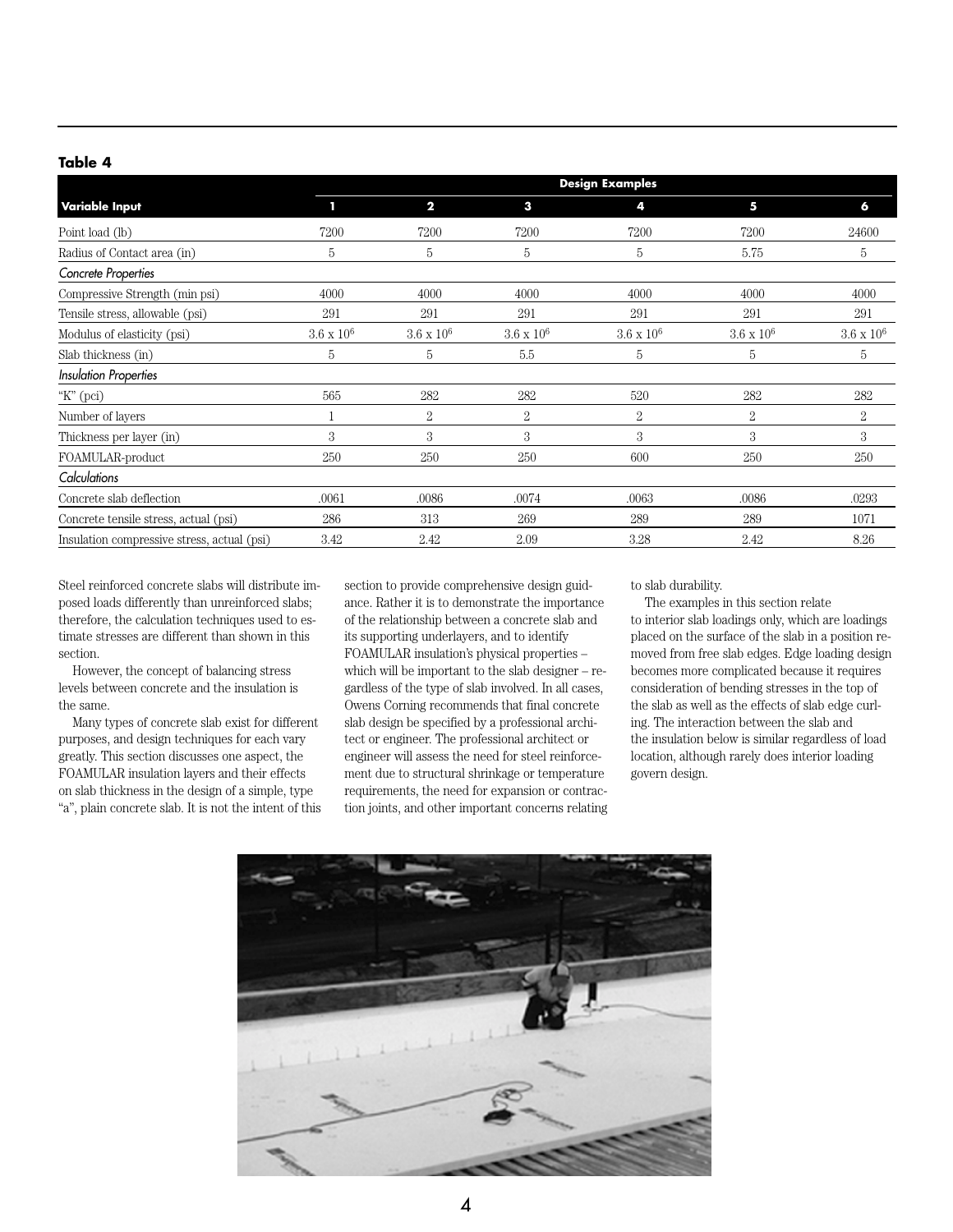# **Cold Storage Design Notes**

- Cold storage facility temperatures should be lowered gradually to the operating temperature range to minimize the possibility of damage to the structure. Doors should remain partially open during temperature reduction to relieve internal pressure. Complete any necessary joint caulking after temperature reduction to allow for surface contraction.
- Cold storage facilities designed to operate below freezing should have an installed heat source below the facility floor to protect from frost heave. Heating capacity must be designed based on the heat flow rate of the floor slab assembly, the operating temperature inside the facility and the efficiency of the heating source.
- Cold storage building envelope assemblies should be evaluated for effectiveness and location of vapor retarders to avoid condensation and subsequent deterioration of insulation performance.
- Install multiple layers of FOAMULAR insulation with joints staggered and edges tightly butted.
- Select primers, sealers, caulking and adhesives with care. Coal tar pitch sealants should not be used with FOAMULAR insulation.
- Avoid penetrating the FOAMULAR insulation envelope around the facility with steel beams, large pipes, or conduits. Where penetration is necessary, insulate the intruding object as fully as possible to avoid creating excessive thermal shorts through the FOAMULAR insulation envelope.
- FOAMULAR extruded polystyrene insulation is suitable for cold storage building roofs but should be covered with roof membrane and/or ballast on the same day of installation. This will prevent potential damage from heat build-up by excessive exposure to direct sunlight.
- Combustible. FOAMULAR extruded polystyrene will ignite if exposed to a fire of sufficient heat and intensity. Although it does contain a flame retardant additive to inhibit ignition from small fire sources, this product should be installed only with a fire barrier such as 1/2" thick gypsum board, masonry or concrete coverings of 1" minimum thickness or equivalent. Cold storage facilities may be subject to special allowances which permit the use of metal facings as fire barriers. Consult your local building code authority or property insurer for specific information.
- FOAMULAR insulation should be covered to prevent discoloration caused by excessive exposure to direct sunlight.
- FOAMULAR insulation is not recommended for use where sustained temperatures exceed 165°F. Do not use in contact with chimneys, heater vents, steam pipes or surfaces with temperatures over 150°F.

#### **More Information**

For more information on FOAMULAR, please contact your Owens Corning representative to request the following publications:

| THERMAPINK Product Data Sheet     | 5-FO-23546  |
|-----------------------------------|-------------|
| DURAPINK® Product Data Sheet.     | 15-FO-23550 |
| DURAPINK PLUS Product Data Sheet. | 5-FO-23551  |